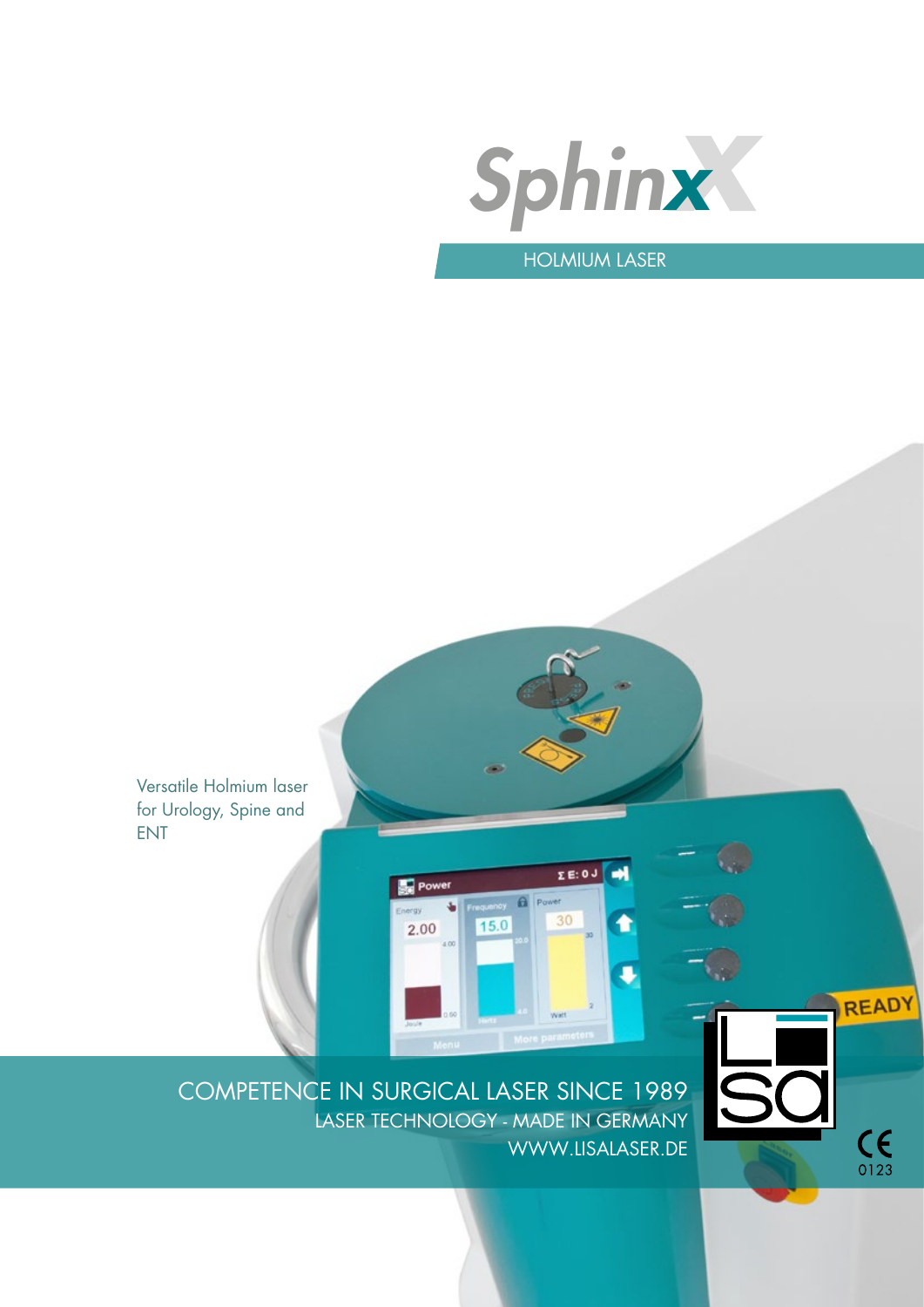# **Sphinx - why Holmium?**

#### **The versatile Two Micron Holmium laser**

## **Strong absorption - efficient ablation**

The pulsed Two Micron laser radiation of the **Sphinx** Holmium laser is highly absorbed in water and in biological tissue. The laser energy is converted into heat within a depth of the tissue of less than 0.5 mm and thus used for ablation purposes by vaporization of aqueous cellular fluid in tissue.

#### **Strong absorption - shallow penetration**



In soft tissue surgery efficient ablation is achieved without deep penetration or uncontrolled tissue necrosis.

#### **Strong absorption - safe operation**

In a aqueous solution, the range of the Holmium laser radiation is restricted to the volume immediately in front of the fibre tip thus allowing the safe application also on sensitive surfaces. Tissue more than 5 mm apart from the fibre is screened off by the aqueous solution and will not be affected by the laser radiation.

#### **Short pulses - efficient stone fragmentation**

Laser pulses as short as 150 µs make the **Sphinx** highly effective in the fragmentation of calculi and ablation of hard tissue. The **Sphinx** Holmium laser is characterised by an extraordinary intense pulse peak power of up to 15 kW.

#### **Long pulses - excellent hemostasis**

Long laser pulses of up to 800 µs provide an excellent hemostasis in soft tissue surgery.

## **Operation of the Laser**

The **Sphinx** Holmium laser is easy and safe to use. The user is guided by easy-to-understand menus. All settings of the laser are displayed by coloured bar graphs which can be recognised at a glance. Due to the bright display, the screen can clearly be read even from a distance. In addition, the user is supported by acoustic signals. Unique features are the vertical fibre port for userfriendly fibre connection and the extendible fibre support which ensures that the laser fibre is guided to the operating area from above. Uneven floors and thresholds are easily passed because of the system´s large running wheels and an independent wheel suspension. Considering its mobility and sturdiness, the laser system is best suited for service in multiple operating theatres and for mobile services.

#### **Advantages**

#### **Adjustable laser pulse duration**

In order to optimise the effect on various types of tissue the duration of the laser pulse can be adjusted within the range of 150 µs to 800 µs while the pulse energy is kept constant. As a result, the laser is not only used for the ablation and fragmentation of hard tissue like urinary stones but also for almost bloodless cutting of soft tissue. This makes the **Sphinx** Holmium laser system a versatile instrument in surgery. While short laser pulses with a high pulse peak power are more suitable for the fragmentation of calculi, long laser pulses are better suited for cutting of soft tissue with efficient hemostasis. The adjustable laser pulse duration is particularly advantageous for a multi-disciplinary use of the **Sphinx** Holmium laser system.

#### **Programme memory**

The **Sphinx** Holmium laser is equipped with a specific programme memory allowing to save up to 50 laser settings for individual multi-disciplinary applications.

#### **Reusable and disposable applicators and laser fibres**

Special laser applicators and laser fibres are available for the various medical applications. To keep the running costs of the **Sphinx** laser low, most of the applicators and fibres are reusable and can be steam sterilized. Please refer to the **Medical Laser Accessories** brochure and to the **Medical Laser Fibres** brochure for details. Disposable fibres are available for those OR settings where reprocessing economically is not reasonable.

#### **Integrated active cooling**

The integrated active cooling allows long time operation even at elevated ambient temperatures and produces less noise than the competing products with radiators and fans only.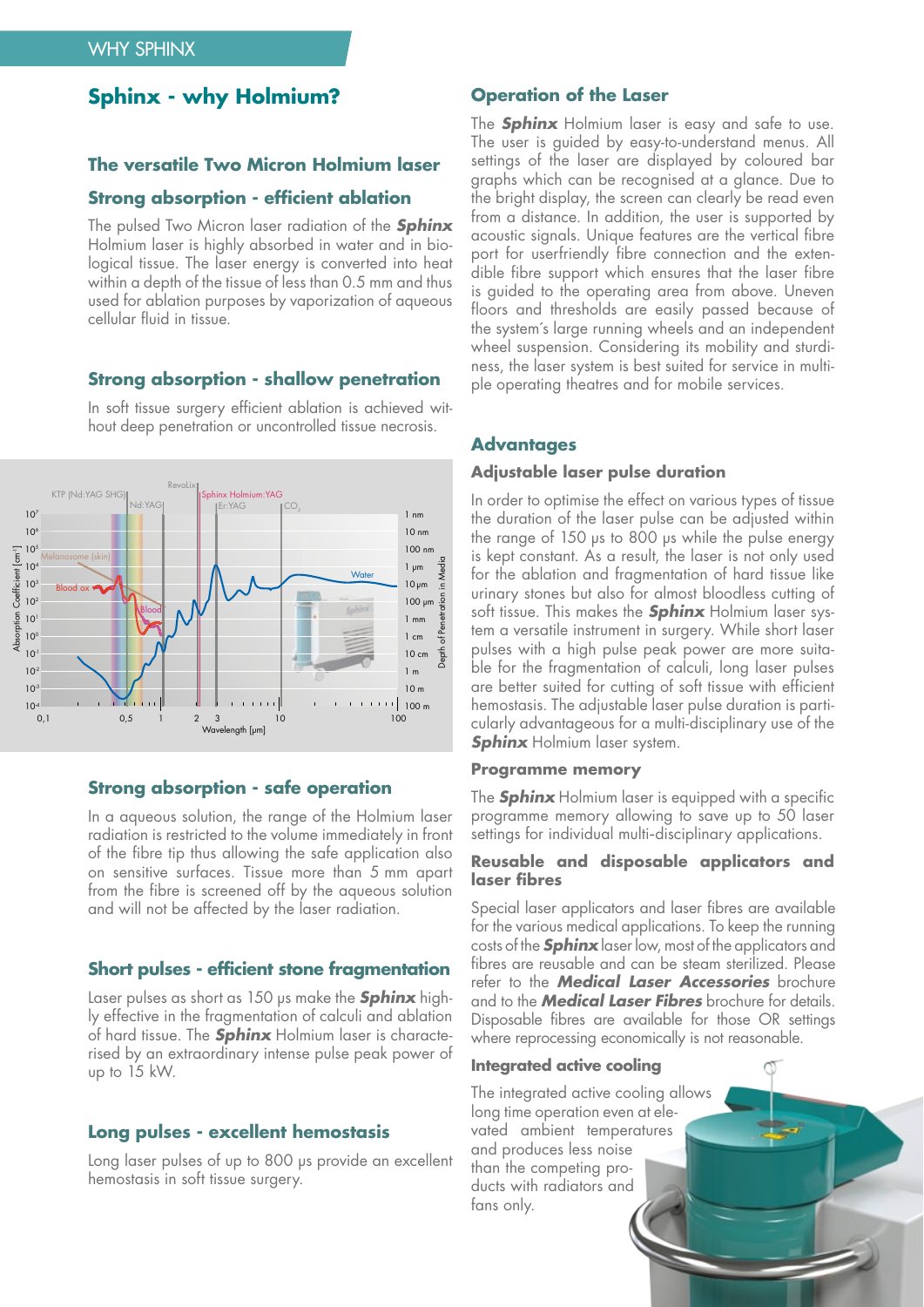# **Urology**

#### **Laser Lithotripsy**

Calculi in the bladder, ureter or kidney are fragmented by rapid evaporation of residual water inside the stone upon absorption of the laser radiation. Contrary to mechanical and electro-hydraulic systems the **Sphinx** Holmium laser does not apply external kinetic force, thus preventing the calculi from being pushed further inside the ureter. For the treatment of stones in demanding locations like the lower pole **Sphinx 30 litho** lasers are compatible with the 200 um LithoFib laser fibre. This laser fibre preserves the full mobility of your flexible ureterorenoscope at no force. This fibre is agreed to be the thinnest and most flexible product on the market for laser lithotripsy.

The high power **Sphinx 60**, **Sphinx 80** and **Sphinx 100** accept the highly flexible 273 micron core diameter FlexiFib laser fibres as standard.

The LISA **FlexGuard**™ laser fibre insertion sheath **provides** protection of the flexible scope against damage during insertion of the laser fibre. Please refer to our **FlexGuard**™ brochure.

## **Treatment of BPH**

**Sphinx** Holmium lasers offer different treatment modalities for BPH. Depending on the surgical situation and the delivery system used the adenoma may be resected, enucleated (HoLEP) or ablated (HoLAP). All treatment modalities benefit from the excellent haemostatic properties of the **Sphinx** Holmium laser which is provided by the long pulse duration in the tissue mode. The patient benefits from the bloodless laser treatment, early catheter removal, immediate symptomatic improvement, better urinary flow and a shorter hospital stay. Resected tissue is available for subsequent biopsy.

## **Opening of Strictures**

Strictures in the ureter and the urethra are easily opened - virtually without any bleeding.

## **Treatment of Bladder Tumours**

The low penetration of the **Sphinx** Holmium laser makes it the ideal instrument for the treatment of bladder tumours. A special aiming beam setting allows the usage together with photo-dynamic-diagnosis under blue light illumination.

## **Bladder Neck Incisions**

Turner Warwick incisions are quick and easy. Excellent vision is provided during the entirely bloodless procedure.

#### **Ablation of Condylomata**

Condylomata are precisely ablated by the **Sphinx** Holmium laser. The superficial tissue effect excises the tissue to the desired depth providing excellent haemostasis. Shallow necrosis enables immediate healing.

## **Urology**

Laser lithoptripsy **HoLEP** HoLAP Opening of strictures Excision of bladder tumours Condylomata

## **Spine**

Minimally invasive spine surgery (MISS) Foraminoplasty **Discectomy** PLDD

# **ENT**

Endonasal surgery Larynx surgery Ablation of nasal and laryngeal polyps

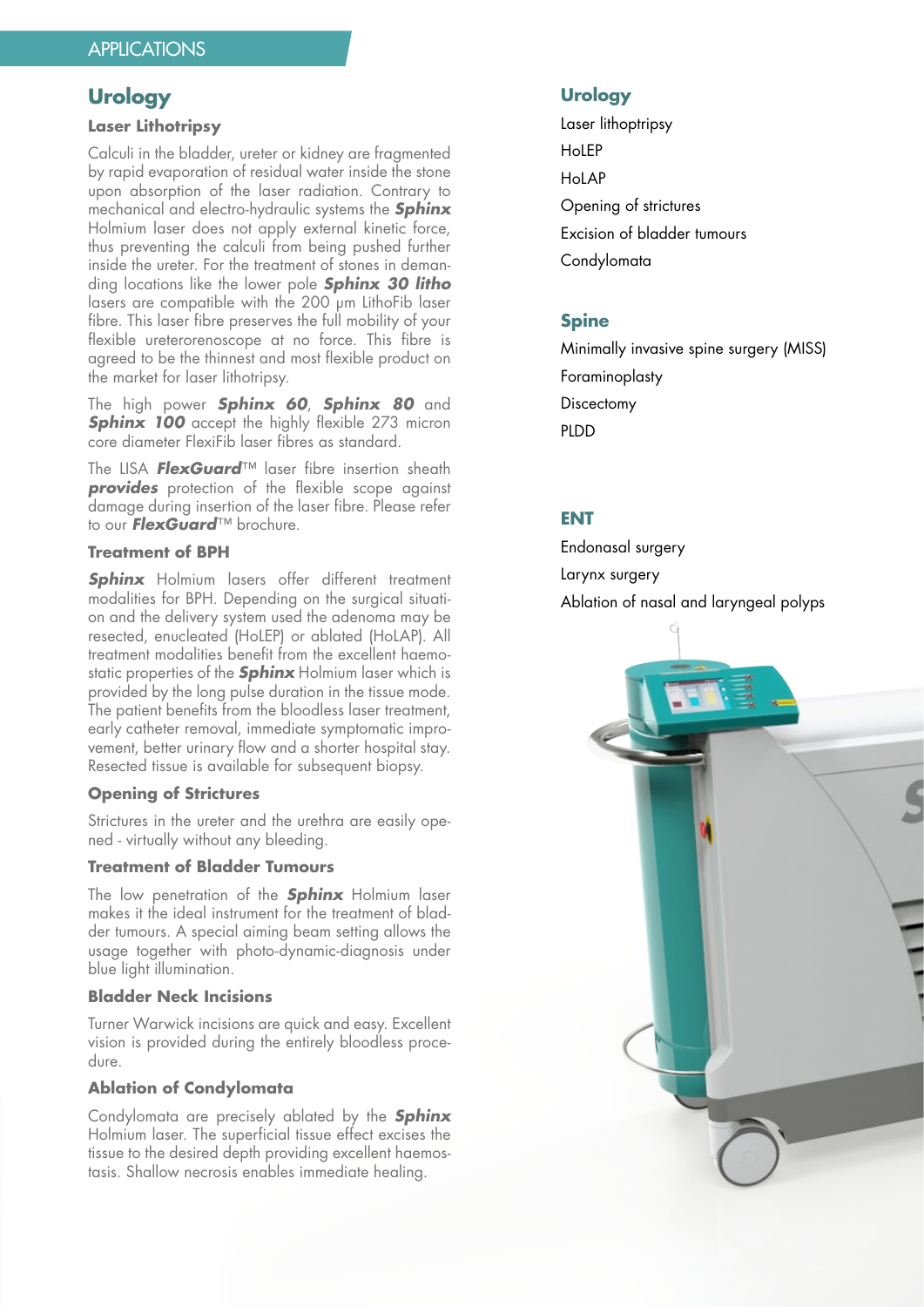



Prostate





# **Spinal Surgery**

The **Sphinx** Holmium laser offers a variety of treat ment options for cervical and lower back pain patients. The **Sphinx** Holmium laser ablates soft tissue such as disk material and hard tissue such as bone and osteo phytes in Laser Foraminoplasty. In Laser Discectomy it removes residual nucleus pulposus material in prepa ration for stabilisations and fusions. The thermal load to the surrounding tissue is controlled by the shallow penetration of the Holmium laser radiation and the adjustable pulse duration. For endoscopic procedures the SpineLas applicator offers all required treatment options.

# **ENT**

Stenosis of the nose is treated by trimming the turbina tes and the nasal septum. Nasal and laryngeal polyps can easily be removed. All of these procedures can be performed as outpatient treatments. Due to the narrow zone of necrosis, postoperative pain is signi ficantly reduced compared to other laser techniques like Nd:YAG and Diode lasers and conventional pro cedures.

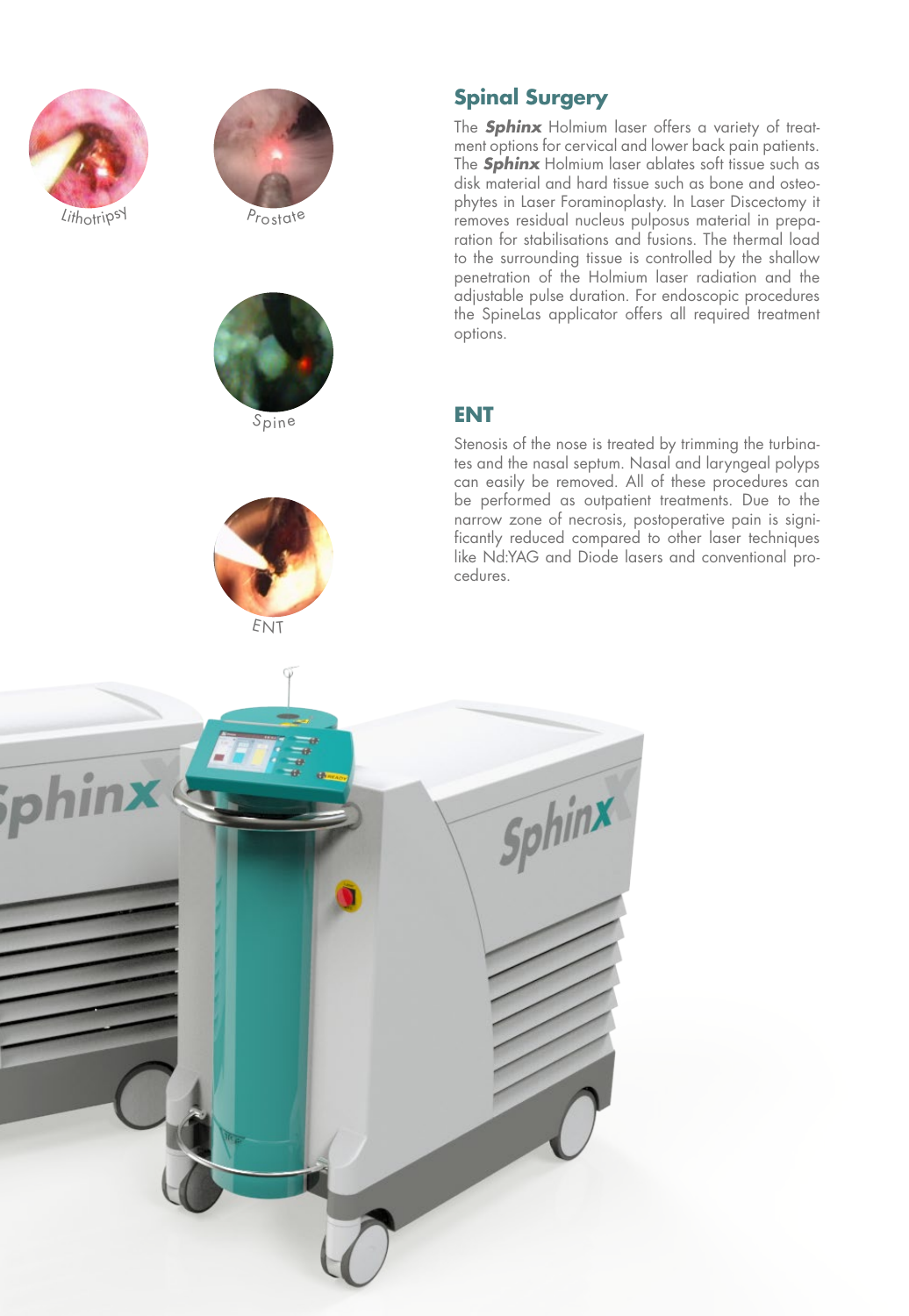Optimized tissue effect due to adjustable pulse duration

Reusable and disposable applicators and fibres

High mobility

Uneven floors and thresholds are easily passed because of large wheels and independent wheel suspension.

User friendly

Laser parameters are displayed as coloured bar graphs which are easily readable.

The control console swivels by 270°.

Vertical fibre port and the extendible fibre support for excellent useability

# Highlights

- **G** Substantial re-engineering for more user value
- **G** Output increased laser pulse energy for better stone fragmentation
- **G** Trigger instant pulse emission at preset energy
- **D** Pilot optional red or green aiming beam
- **Display** increased contrast for better readability
- **G Chiller** less noise emission and better performance

Sphinx